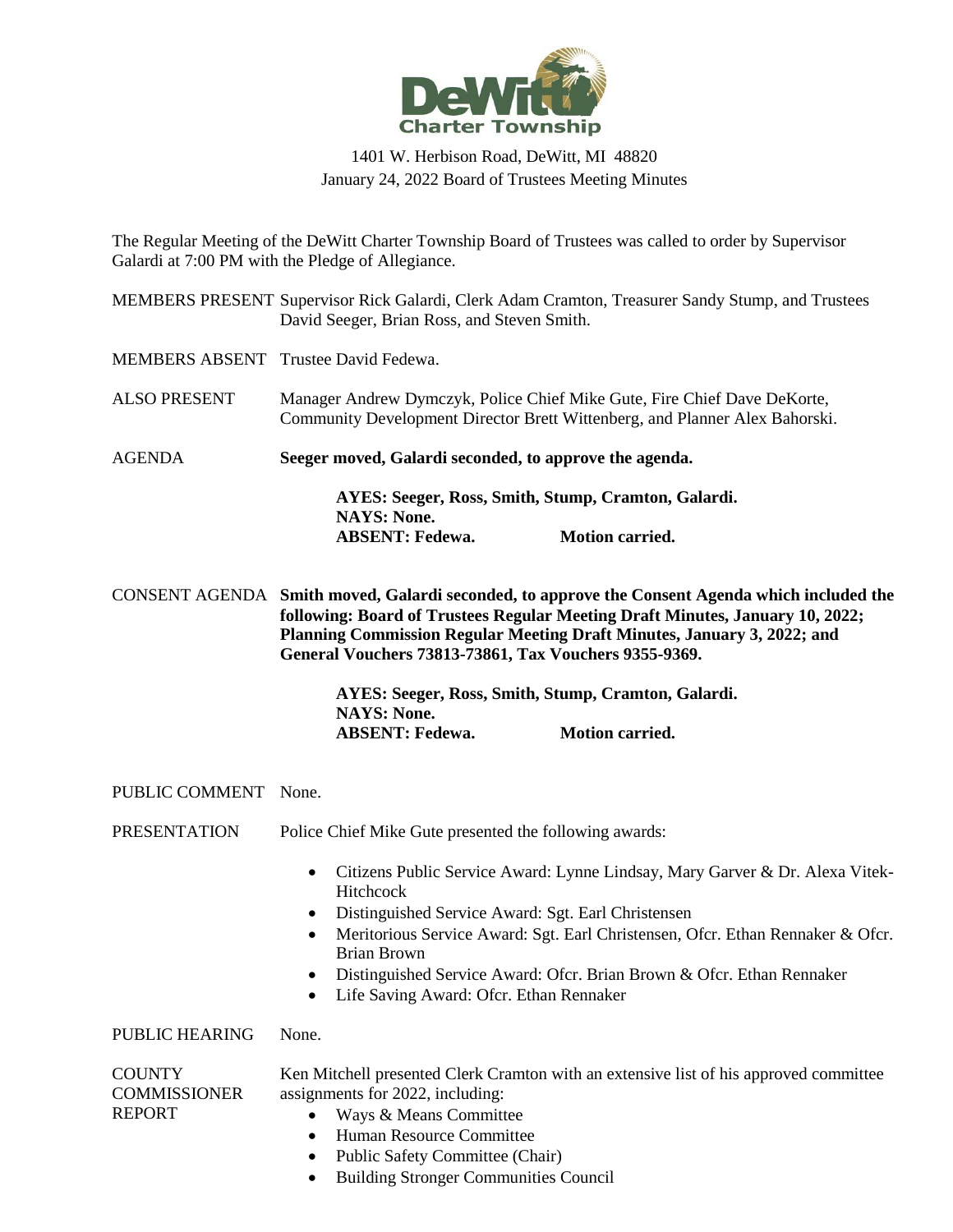- Central Dispatch Administrative Policy Board • Child Abuse and Neglect Council • Clinton Career Network – RESA • Clinton Task Force on Employment • Community Corrections Advisory Board • Community Mental Health • Department of Health and Human Services Liaison • Local Correction Officer Advisory Board Local Emergency Planning • Michigan Association of Counties • Michigan State 911 Committee • Mid-State Health Network Substance Use Disorder Oversight Policy Board • Tri-County Aging Consortium Administrative Board Commissioner Mitchell updated on the Board on the impact of redistricting, as well as reapportionment of the commissioner districts. He also informed the Board of the passing of George Weitzel, Trustee for Watertown Township. CORRESPONDENCE Correspondence included the following: Q4 2021 Cash and Investments; Investment and Depository Designation Resolution; DeWitt Township Police Department December 2021 Activity Report; DeWitt Township Fire Department December 2021 Activity Report; Clinton County Sheriff's Office December 2021 Jail Billing; and Township Meeting Options under the Open Meetings Act as of January 1, 2022. UNFINISHED **BUSINESS** Mobile Food Vending (Food Trucks) Over the past few years, staff has received numerous inquiries regarding the ability to operate mobile food vending units (food trucks) within the Township. With the onset of the COVID19 Pandemic, the desire for outdoor culinary operations in an open environment has gained more traction, and mobile food vending can be reasonably expected to continue being a viable business operation with a strong demand from patrons. These types of operations have been well-established in surrounding communities and their entry into the local economy could help produce a more vibrant community. Currently, the Township does not have regulations that specifically address mobile food vending. The Township has always addressed these types of uses under Chapter 5 Article II Peddlers, Solicitors, Transient Merchant and Vending Regulations of the Codified Ordinance. Under this section of the ordinance, the fees are \$50/day, \$250/week, and \$800/month which most vendors that staff have spoken to consider to be cost prohibitive. Additionally, under the current ordinance, there are limited regulations, if any, regarding hours of operation, location, access, and other items that could impact the health, safety, and welfare of the community. In order to address the growing demand for mobile food vending, staff has prepared a draft ordinance which sets the parameters for the safe and proper operation of said entities and will aim to bolster the local economy while simultaneously providing more opportunities to small business owners within DeWitt Charter Township. 1. Location – Mobile Food Vendors will be permitted to operate in all
	- nonresidential zoning districts and in residential and agricultural zoning districts for single-day events only. Mobile Food Vendors may also operate on Township-owned properties with the approval of the Township Manger, or assigned designee.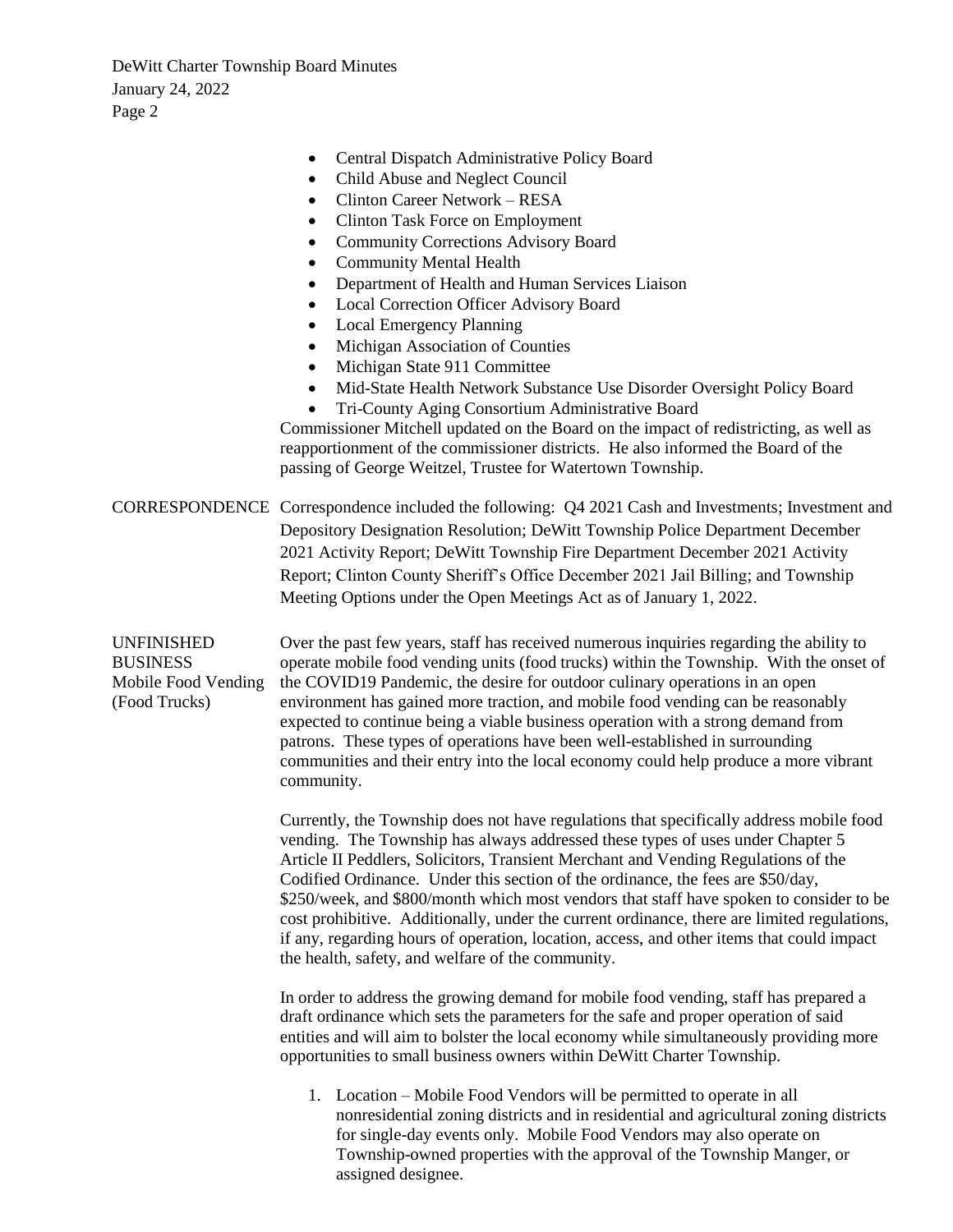- 2. Hours of Operation Permitted hours of operation shall be from 10:00 am to 8:00 pm. Operating hours shall include the time required for setup and takedown of the mobile food vending unit or cart.
- 3. Fees and Licensing Requirements The application fee for an annual mobile food vending permit shall be \$600. For each event planned to be attended by the mobile food vendor, there will be a separate location review application costing \$25.
- 4. Public Health and Safety Applicants will be expected to provide proof of Health Department approval as well as any other necessary documentation required for permit applications for the issuance of a mobile food vending permit. A Township Fire Department-issued checklist will also be provided and required to be completed with each application. The Township Fire Department shall also conduct in-person inspections of each Mobile Food Vending Unit for fire safety code compliance. Mobile Food Vendors shall also be held responsible for the proper disposal of food waste, garbage, and cooking grease generated on-site

The Board provided feedback to staff, with the first reading to be scheduled at a later meeting. Items discussed included establishing a minimum separation between the vending location and an established similar business, extending hours of operation in special circumstances, and the possibility of shorter-term licenses.

## NEW BUSINESS

SUP 18-990001 - E. T. Based on a request for renewal from the applicant, Community Development Director MacKenzie (Excavation Wittenberg reviewed the file for SUP 18-990001, talked with the applicant's of Soil and Minerals, Clark Road Pit) - Renewal of Special Use Permit representative, and conducted a site inspection. The above referenced SUP regulates the excavation operation that applies to a parcel consisting of 144.02 acres located on the south side of Clark Road, east of Old 27, west of Boichot, and north of Stoll Road.

> Community Development Director Wittenberg's inspections of the site and discussion with the applicant's representative revealed that the operation is being conducted in compliance with the Special Use Permit, that the Site Performance Bond Certificate is current for the site, and that the documented amount of material extracted from January 1, 2021 to December 31, 2021 is 105,140 cubic yards of aggregate. Since 2013, the applicant has extracted 1,105,108 cubic yards of aggregate materials.

> The applicant has been required to maintain a log of complaints and resolutions which have been provided as a requirement of the Special Use Permit. Letters were mailed out to residents within 300 feet of the site in 2016 regarding the Special Use Permit amendment and notification process for handling complaints which starts with the Planning Department during normal business hours (M-F 8am-5pm). Staff then provides contact information for the field superintendent, Ron Clark, and MacKenzie's General Office number.

> On April 13, 2021 the Township received a complaint from Rachelle Speelman (14189 Boichot Road) with a general noise complaint at 3:00 p.m. Staff contacted the complainant later that afternoon and she indicated the noise had stopped. The operator was also made aware of the complaint and indicated it was a result of stockpiling topsoil. The applicant has historically done a good job of addressing complaints in a timely fashion and staff has consistently encouraged complainants to document/record the possible violations.

> At this time, staff finds that the existing extraction operation for the Clark Road site can be in conformance with the permit for SUP 18-990001 and recommend that the permit be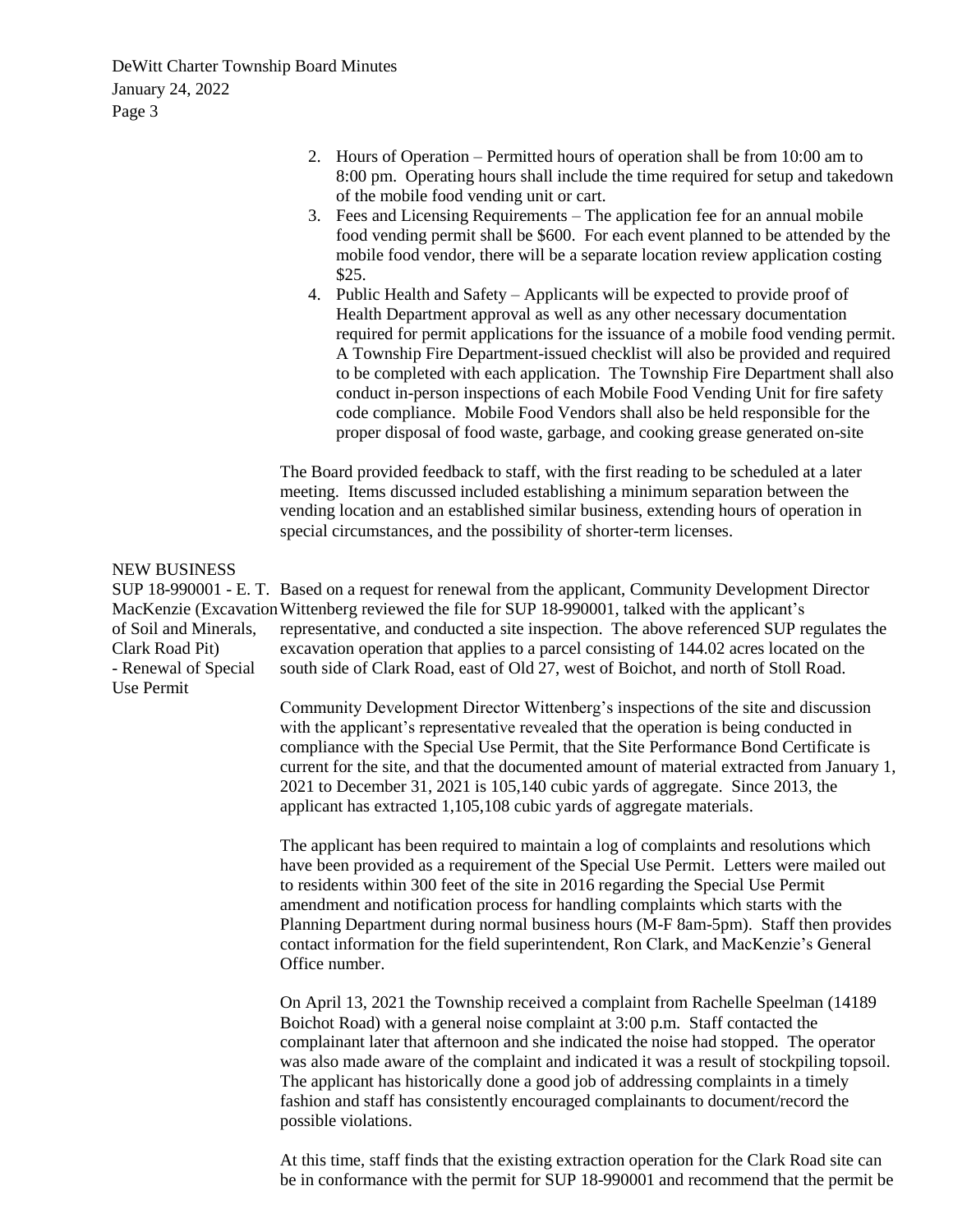> renewed for a period of one year from the date of Township Board action. This renewal is the  $4<sup>th</sup>$  of four renewals allowed and the special use permit can be renewed until May 29, 2023, which is 5 years.

**Ross moved, Seeger seconded, to approve the renewal of Special Use Permit 18- 990001 for the existing excavation operation conducted by E.T. MacKenzie Company for property located at 1300 E. Clark Road in Section 22 for an additional one (1) year.**

**AYES: Seeger, Ross, Smith, Stump, Cramton, Galardi. NAYS: None. ABSENT: Fedewa. Motion carried.**

| New Municipal<br>Services Williams<br>Architects                   | At the November 22, 2021 regular board meeting, the Board directed the Manager and<br>Building – Professional Fire Chief to pursue a service agreement with Williams Architects. After some internal<br>discussions, Williams Architects was informed of the scope of service needs for site<br>selection and building of a new municipal building. Manager Dymczyk recommends<br>execution of a professional service agreement with Williams Architects for the purpose of<br>design, consultation, and procurement for construction of a new municipal building not to<br>exceed 7.9% of construction costs plus an amount not to exceed \$250,000 for<br>supplemental services, pending legal review.<br><b>Cramton moved, Stump seconded, to Direct the Manager's Office to execute a</b><br>professional services agreement for the purpose of design, consultation, and<br>procurement for construction of a new municipal building not to exceed<br>7.9% of construction costs plus an amount not to exceed \$250,000 for supplemental<br>services pending legal review. |  |  |
|--------------------------------------------------------------------|---------------------------------------------------------------------------------------------------------------------------------------------------------------------------------------------------------------------------------------------------------------------------------------------------------------------------------------------------------------------------------------------------------------------------------------------------------------------------------------------------------------------------------------------------------------------------------------------------------------------------------------------------------------------------------------------------------------------------------------------------------------------------------------------------------------------------------------------------------------------------------------------------------------------------------------------------------------------------------------------------------------------------------------------------------------------------------|--|--|
|                                                                    |                                                                                                                                                                                                                                                                                                                                                                                                                                                                                                                                                                                                                                                                                                                                                                                                                                                                                                                                                                                                                                                                                 |  |  |
|                                                                    | AYES: Seeger, Ross, Smith, Stump, Cramton, Galardi.<br><b>NAYS: None.</b><br><b>Motion carried.</b><br><b>ABSENT: Fedewa.</b>                                                                                                                                                                                                                                                                                                                                                                                                                                                                                                                                                                                                                                                                                                                                                                                                                                                                                                                                                   |  |  |
| Resolution R2022-01-<br>$02$ – Parks and<br><b>Recreation Plan</b> | DeWitt Charter Township, the City of DeWitt, and DeWitt Area Recreation Authority<br>(DARA) have joined together to update the joint five-year Parks and Recreation Plan.<br>This plan is an important document in setting the direction and priorities for parks and<br>recreation in our shared community. Additionally, by having an adopted parks and<br>recreation plan, it allows the City and Township to apply for State grants. The last<br>adopted plan served as a guideline to improve recreation facilities and develop new<br>recreational opportunities within the DeWitt Community.                                                                                                                                                                                                                                                                                                                                                                                                                                                                             |  |  |
|                                                                    | In developing the plan, an online survey was made available to the public. In an attempt<br>to receive further public input, the plan was made available to the public electronically<br>through the three entity's websites, and with hard copies at each location, for thirty days.<br>There were no responses received at DeWitt Charter Township regarding the plan.                                                                                                                                                                                                                                                                                                                                                                                                                                                                                                                                                                                                                                                                                                        |  |  |
|                                                                    | DeWitt Charter Township held a public hearing for the plan on January 10, 2022. The<br>City of DeWitt will hold its public hearing on January 24, 2022, with DARA scheduled<br>to hold its public hearing on January 25, 2022, for consideration and adoption of the plan.<br>Upon adoption by the three entities, the plan shall be submitted to the Department of<br>Natural Resources for approval.                                                                                                                                                                                                                                                                                                                                                                                                                                                                                                                                                                                                                                                                          |  |  |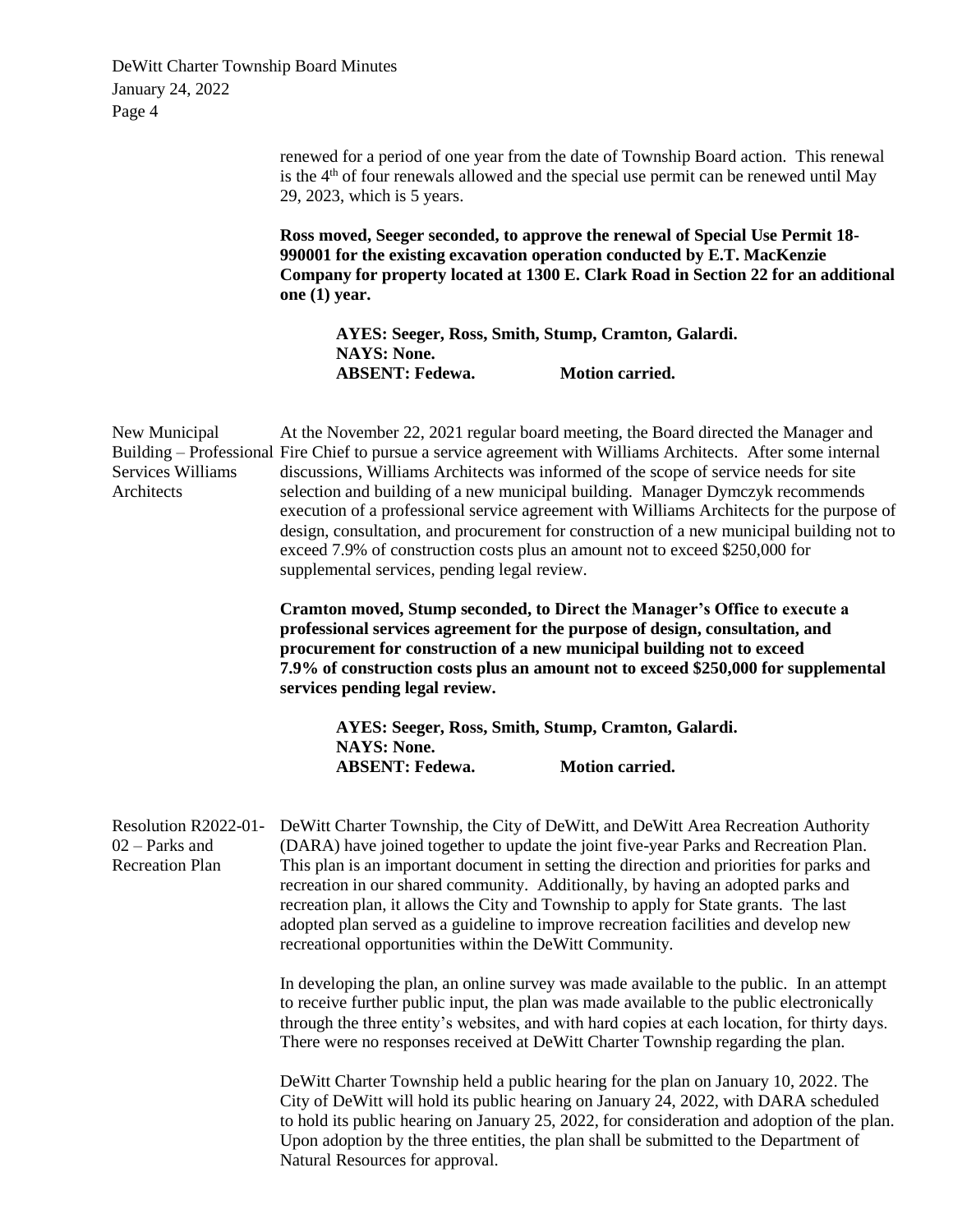> **Stump moved, Cramton seconded, to adopt Resolution #R2022-01-02, 2022-2026 DeWitt Area Parks & Recreation Plan, for DeWitt Charter Township.**

**AYES: Seeger, Ross, Smith, Stump, Cramton, Galardi. NAYS: None. ABSENT: Fedewa. Motion carried.**

Granger Meadows Park In June of 2021, the Township solicited firms to participate in a Qualifications Based – Recreation Facilities Selection (QBS) process for professional design services related to design and and Site Improvements construction requirements for DeWitt Charter Township and the redesign and redevelopment of our inline hockey facility into pickleball courts. The rink is scarcely used and has long term maintenance concerns. Renovating and retrofitting the facility would extend the usability of the facility and allow more of the community to participate and contribute to a growing community desire of pickleball courts and senior activities.

> The Board approved a contract with  $LAP +$  Creative at the August 19, 2021 regular board meeting for site development and redesign at a cost not to exceed \$52,850. Since that time, work has progressed on concepts and engaging key stakeholder pickleball groups. A focus group session was held on December 9, 2021 and another is scheduled for January 21, 2022.

Manager Dymczyk recommends funding for the project come from the 425 Reserves. The 425 Reserve fund contains a very healthy fund balance with expenses earmarked for non-operational expenses. Funding of this project from this fund would fit sound budget considerations and the 425 Reserve fund's stated intent.

Manager Dymczyk also recommends approval of the concept design, project cost estimate at a cost not to exceed \$667,663, and authorization to move forward on the bid process.

Bob Ford from LAP + Creative was present and explained the design features of the pickleball site to the Board.

There was extensive Board discussion about the design and cost of the project.

Trustee Smith is not in favor of this design and the associated cost. He is in support of the original proposal from 2021 at the original proposed cost of \$60,000.

## **Cramton moved, Ross seconded, to the following actions:**

- **1. Confirm concept design, authorize the Manager's Office to proceed with the bidding process and execution of the redevelopment of the Granger Meadows inline hockey facility into pickleball courts at a cost not to exceed \$667,663.**
- **2. The Board approve the following budget adjustments to the 2022 Budget: \$667,663 To: 101-000-390-000 From: 103-000-995-000 General Fund Balance 425 Reserve**

| \$667,663 | To: 101-751-977-000      | From: 101-000-390-000       |
|-----------|--------------------------|-----------------------------|
|           | Parks & Rec. $-$ Cap Exp | <b>General Fund Balance</b> |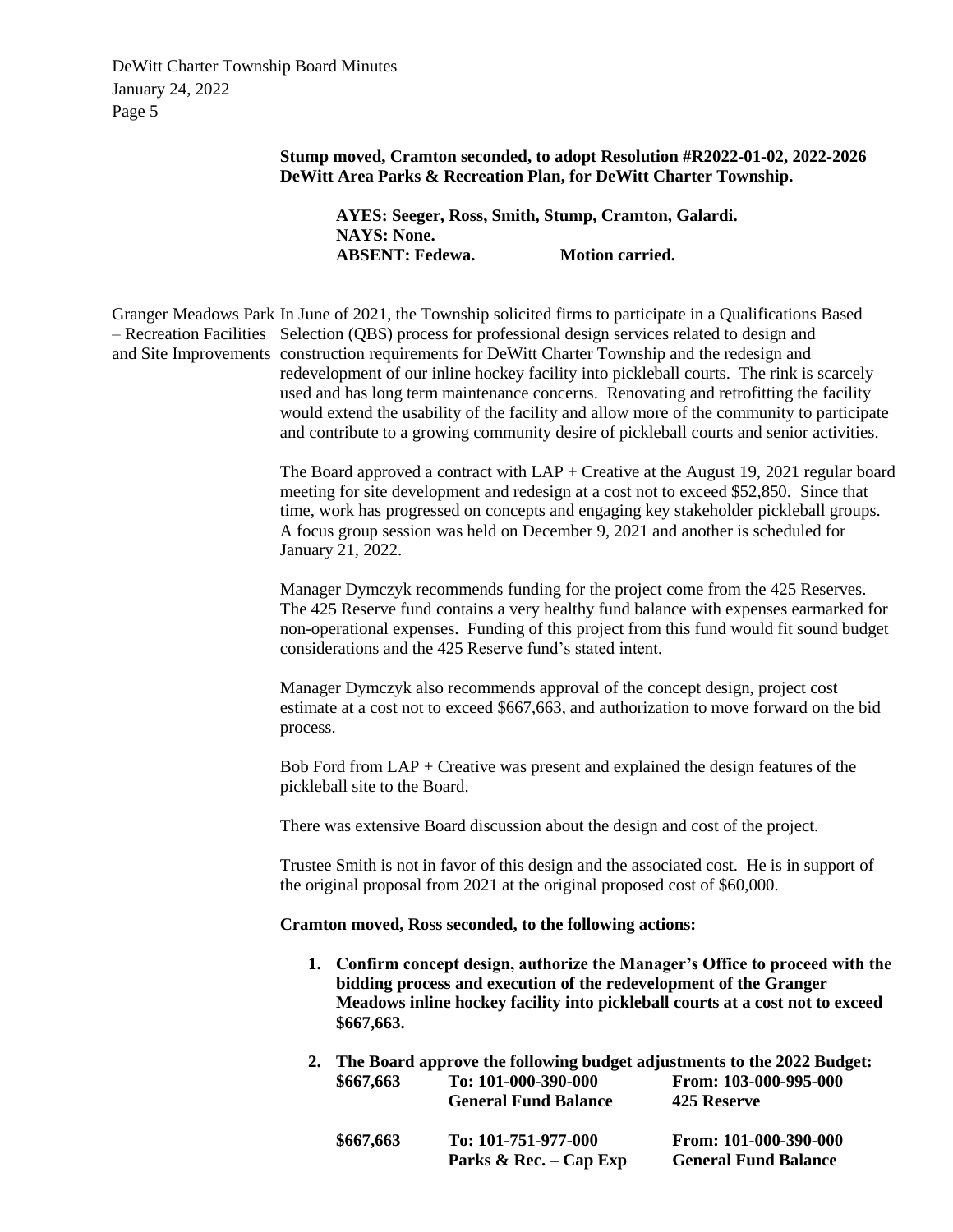## **AYES: Seeger, Ross, Stump, Cramton, Galardi. NAYS: Smith. ABSENT: Fedewa. Motion carried.**

New Hire - Paid on-call Oral interviews were conducted on January 5<sup>th</sup> and 6<sup>th</sup>, 2022. The interview panel Fire Fighters and Emergency Responders consisted of Manager Dymczyk, Assistant Fire Chief North, and Fire Chief DeKorte.

> The panel recommends the hiring of Michael Wroblewski, Joshua Vaughn, Olivia Carty, and Luke Haberi for the position of paid-on-call firefighter and emergency medical responder.

**Galardi moved, Seeger seconded, to approve the hiring of Michael Wroblewski, Joshua Vaughn, Olivia Carty, and Luke Haberi upon the successful completion of their ability evaluations and pre-employment physical.**

**AYES: Seeger, Ross, Smith, Stump, Cramton, Galardi. NAYS: None. ABSENT: Fedewa. Motion carried.**

Joshua Vaughn was present at the meeting and thanked the Board for his pending employment. He is excited to begin serving the residents of DeWitt Township.

EXTENDED PUBLIC, Police Chief Mike Gute reported that the new facial recognition program is already STAFF, & BOARD **COMMENTS** paying dividends in the Department with the identification and apprehension of a criminal using security camera footage. The Department will be promoting three Sergeants out of seven applicants. Interviews for a new Officer were conducted last week. Chief Gute, as well as Chief Ferguson from the City of DeWitt Police Department, conducted Active Incident training for DeWitt Public School Teachers and staff during their in-service day. Approximately 200 teachers and staff attended the training.

> Fire Chief Dave DeKorte offered the latest radio activation date as February 9. The FEMA grant window is open and the selection process will begin in June. Lastly, Chief DeKorte asked that everyone be aware of their large pets and not place items on the stove that will temp them to jump up as there have been multiple incidents of dogs turning on residential stoves.

Manager Andrew Dymczyk presented updates on the following:

- Brook Road fire site cleanup possibly 90-120 days with legal action required
- Port Lansing Grant Reporting
- Managers Winter Conference this week
- News story on Pickleball
- COVID tests are available for Township employees

Trustee Ross informed the Board that there will be a Lansing Board of Water and Light meeting on January 25.

Trustee Seeger updated the Board on the most recent Clinton County Township Officers Association meeting. Again, a quorum could not be attained and officers could not be selected. The next meeting will be at DeWitt Township on April 19. Additionally, Trustee Seeger presented information on the county-side broadband survey, and county waste management events on April 30, and September 24.